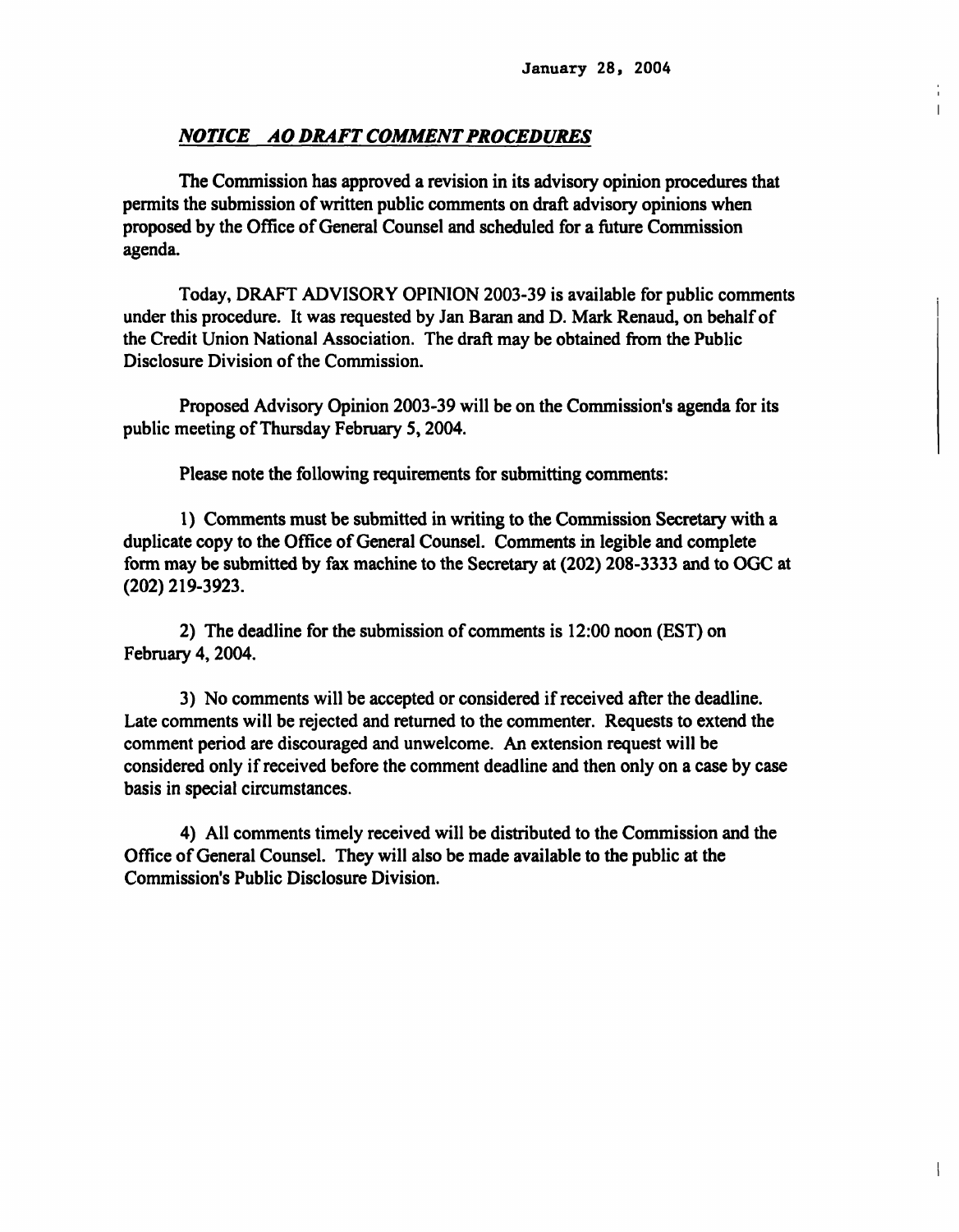### **CONTACTS**

Press inquiries: Robert Biersack (202) 694-1220

Ť  $\mathbf{I}$ 

Commission Secretary: Mary Dove (202) 694-1040

Other inquiries:

To obtain copy of draft AO 2003-39 contact Public Records Office-Public Disclosure Division (202) 694-1120, or 800-424-9530.

For questions about comment submission procedure contact Rosemary C. Smith, Acting Associate General Counsel, (202) 694-1650.

## ADDRESSES

Submit single copy of written comments to:

Commission Secretary Federal Election Commission 999 E Street NW Washington, DC 20463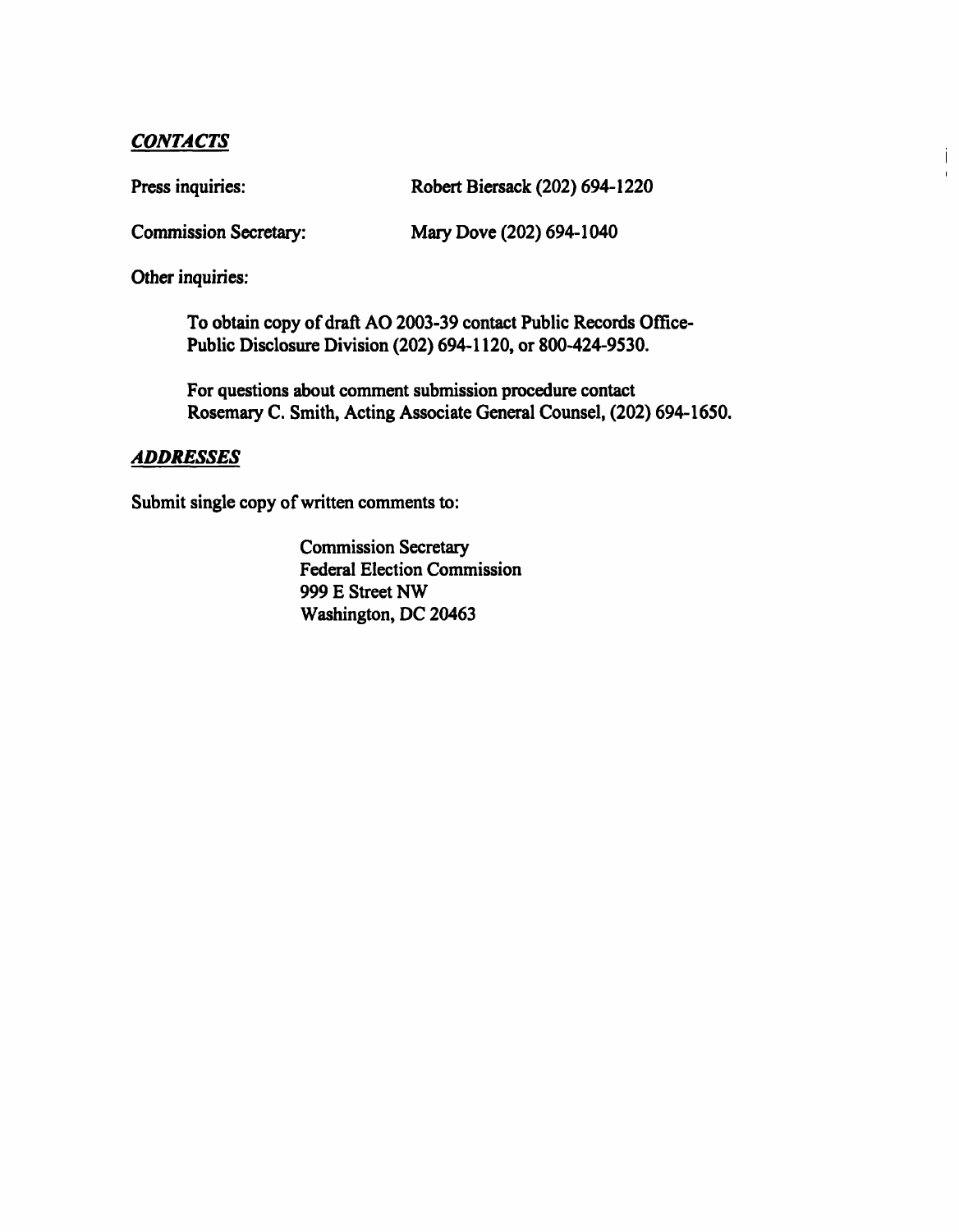

FEDERAL ELECTION COMMISSION  $\frac{1}{1000}$  JAN 28  $\overline{P}$  3:23 Washington, DC 20463

" RECEIVED **: EDERAL ELECTION** COMMISSION

. ....

January 28, 2004

## AGEND A ITE M For Meating of:  $02 - 05 - 04$

### MEMORANDUM

- TO: The Commission
- 

THROUGH: James A. Pehrkon Staff Director

FROM: Lawrence H. Norton General Counsel O

> James A. Kahl Deputy General Counsel

Rosemary C. Smith $f^{\prime\prime}$ Acting Associate General Counsel

Mai T. Dinh (MU) Acting Assistant General Counsel

Daniel E. Pollner Staff Attorney

Subject: Draft AO 2003-39

Attached is a proposed draft of the subject advisory opinion. We request that this draft be placed on the agenda for February 5, 2004.

Attachment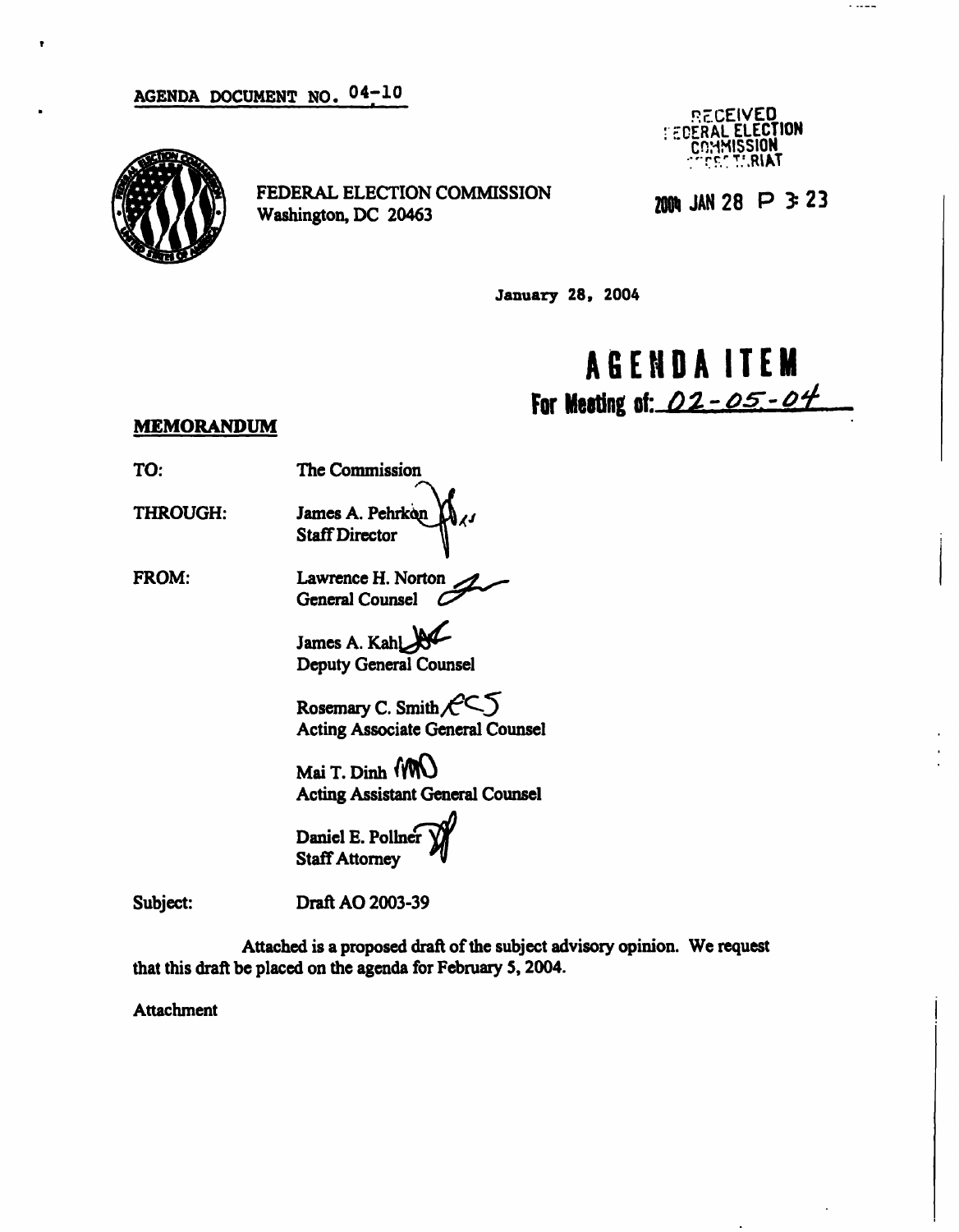

## $\frac{3}{4}$  28 P 3 23

 $\frac{1}{2}$ 

DRAFT

## **CERTIFIED MAIL** 9 RETURN RECEIPT REQUESTED

- 10 ADVISORY OPINION 2003-39
- 11 Jan Witold Baran, Esq.
- 12 D. Mark Renaud, Esq.
- 13 Wiley Rein & Fielding
- 14 1776 K Street, NW
- 15 Washington, DC 20006
- 16 Dear Mr. Baran and Mr. Renaud:

# 17 This refers to your letter of December 17,2003 and your e-mail of December 23,2003, 18 which request an advisory opinion on behalf of Credit Union National Association ("CUNA"), 19 the Credit Union Legislative Action Council of CUNA ("CULAC"), and the North Carolina 20 Local Government Employees' Federal Credit Union ("Local Government FCU"). Your 21 advisory opinion request concerns the application of the Federal Election Campaign Act of 1971 22 ("the Act"), and Commission regulations, to a proposed plan whereby Local Government FCU 23 would match voluntary contributions to CULAC from its executive and administrative personnel, 24 individual account holders, and their families with donations to section 501(c)(3) charities of the 25 contributors' choice. 26 You state that CUNA is a trade association incorporated under the laws of Wisconsin as a 27 non-stock, non-profit corporation with members. You further state that CUNA's members 28 consist of state- and federally- chartered credit unions as well as 51 credit union leagues

- 29 representing the 50 states and the District of Columbia. In your letter, you explain that Local
- 30 Government FCU has given prior written approval to CULAC, CUNA's separate segregated

 $\frac{7}{8}$ 

5 6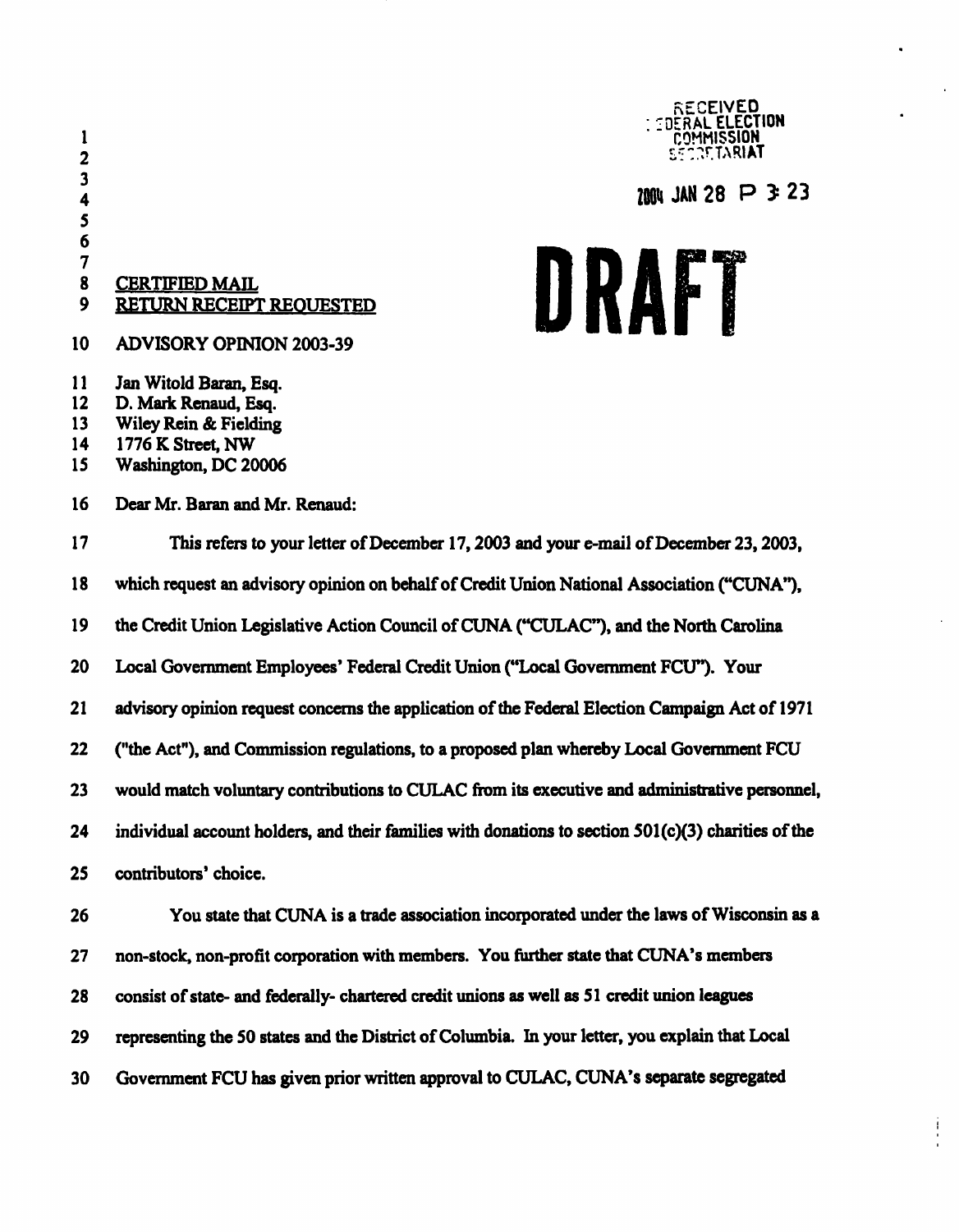#### AO 2003-39 Page 2

ę

| $\mathbf{1}$ | fund ("SSF"), to solicit voluntary contributions to CULAC from Local Government FCU's                |
|--------------|------------------------------------------------------------------------------------------------------|
| $\mathbf 2$  | restricted class. Under the proposed charitable matching plan, for each contribution made to         |
| $\mathbf{3}$ | CULAC, Local Government FCU will make a matching contribution to any section 501(c)(3)               |
| 4            | charity of the contributor's choice, dollar-for-dollar, up to the maximum amount that an             |
| 5            | individual may contribute to CULAC during the given calendar year. The individual                    |
| 6            | contributors will not receive any tax benefits from the matching donations made by Local             |
| 7            | Government FCU on their behalf and will not receive bonuses, expense accounts, or other forms        |
| 8            | of direct or indirect compensation as a result of their participation in the plan. <sup>1</sup>      |
| 9            | The Act prohibits a corporation, including a federally-chartered credit union, from                  |
| 10           | making contributions or expenditures in connection with any Federal election. <sup>2</sup> 2 U.S.C.  |
| 11           | 441b(a). However, the Act excludes from the definition of "contribution or expenditure," those       |
| $12 \,$      | costs that are paid by the corporation for "the establishment, administration, and solicitation of   |
| 13           | contributions to a separate segregated fund to be utilized for political purposes" by the            |
| 14           | corporation. 2 U.S.C. 441b(b)(2)(C). Although Commission regulations provide that a                  |
| 15           | corporation may use its general treasury monies to pay the expenses of establishing and              |
| 16           | administering such a SSF and of soliciting contributions to the SSF, the regulations also state that |
| 17           | a corporation may not use this process "as a means of exchanging treasury monies for voluntary       |
| 18           | contributions." 11 CFR 114.5(b). In this respect, the regulations specify that a contributor may     |
| 19           | not be paid for his or her contributions through a bonus, expense account, or other form of direct   |
| 20           | or indirect compensation. 11 CFR 114.5(b)(1). The Act and Commission regulations allow a             |

<sup>&</sup>lt;sup>1</sup> You state that Local Government FCU will provide each contributor to CULAC with written notice that he or she may not receive any tangible benefit from the charity in exchange for the matching contribution and that Local Government FCU will also advise the charity at the time the matching contribution is made that the contributor may not receive any tangible benefit in exchange for the matching contribution.

<sup>&</sup>lt;sup>2</sup> A federally-chartered credit union is a corporation for purposes of the Act. See Advisory Opinion 1990-18.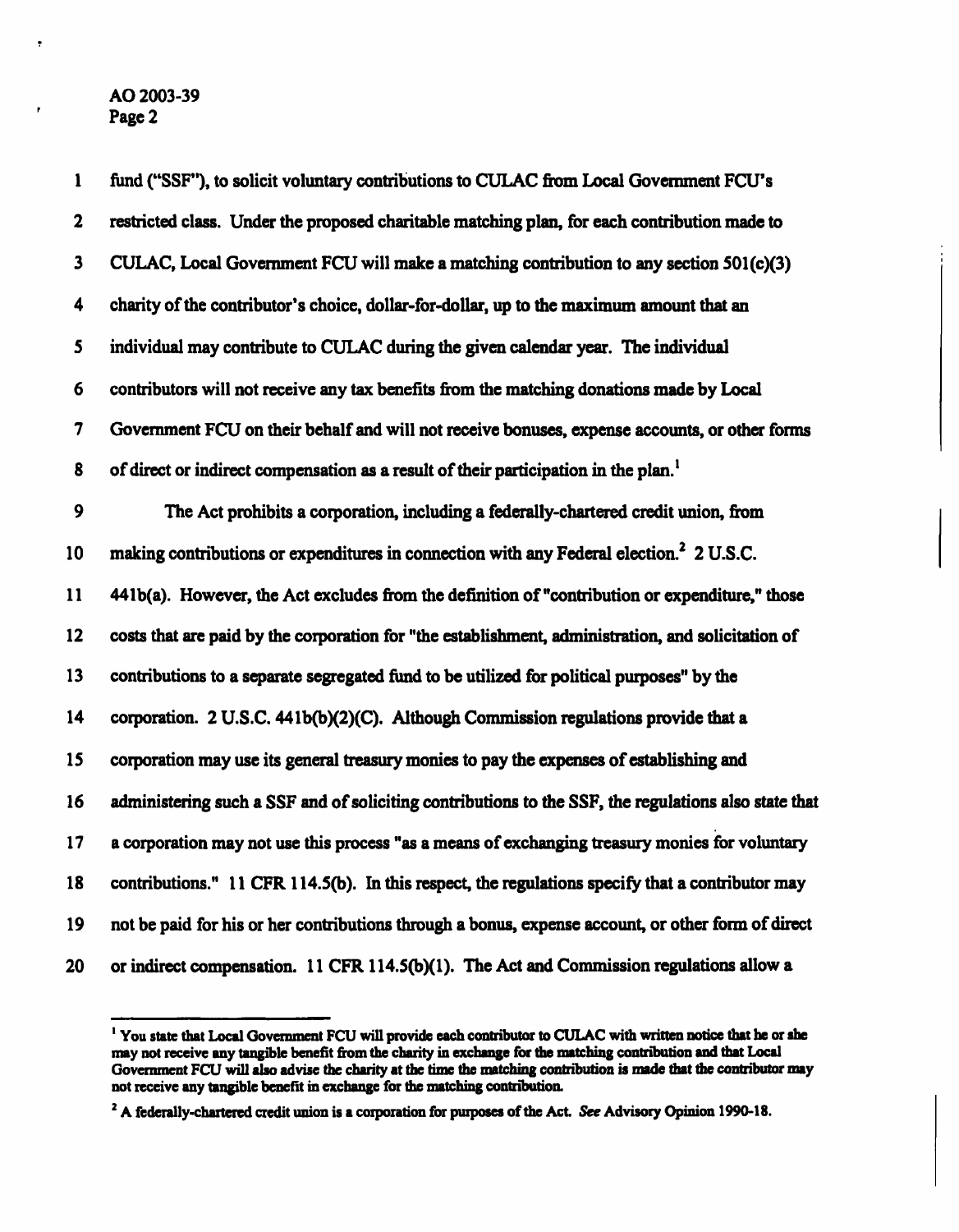1 corporation, or an SSF established by a corporation, to solicit voluntary contributions to the SSF 2 from the corporation's stockholders, its executive and administrative personnel, and their 3 families. 2 U.S.C. 441b(b)(4)(A)(i); 11 CFR 114.5(g)(l). Any solicitation of these persons for 4 contributions to the SSF must meet certain requirements. See 11 CFR 114.5(a), and, in 5 particular, 11 CFR 114.5(a)(5). 6 As indicated in your letter, in 1998 the Commission determined that the credit union 7 members of the state leagues of CUNA "may be considered as a 'branch, division... or local 8 unit' of CUNA under 11 CFR 102.6(b)(1)(iii) and may, therefore, act as collecting agents in 9 receiving and transmitting contributions for CULAC." Advisory Opinion 1998-19. Since, as 10 you state in your letter, Local Government FCU is a member of the North Carolina Credit Union 11 League and a member of CUNA, Local Government FCU may act as a collecting agent in 12 receiving and transmitting contributions for CULAC. Moreover, as a collecting agent, Local 13 Government FCU may "pay any or all of the costs incurred in soliciting and transmitting 14 contributions to the separate segregated fund." 11 CFR 102.6(c)(2)(i). 15 The Commission has on several occasions allowed an SSF's connected organization, 16 under certain conditions, to match contributions made to its connected SSF with donations to 17 charities.<sup>3</sup> The Commission has viewed a connected organization's matching of voluntary 18 political contributions to its SSF with charitable donations as solicitation expenses related to

<sup>&</sup>lt;sup>3</sup> A "connected organization" is defined in the Act and the Commission's regulations as "any organization which is not a political committee but which directly or indirectly establishes, administers, or financially supports a political committee." 2 U.S.C. 431(7); 11 CFR 100.6(a). The Commission's regulations provide that "organizations which are members of the entity (such as corporate members of a trade association) which establishes, administers, or financially supports a political committee are not organizations which directly or indirectly establish, administer or financially support that political committee." 11 CFR 100.6(b). Consequently, Local Government FCU, though a member of CUNA, is not a connected organization with respect to CULAC.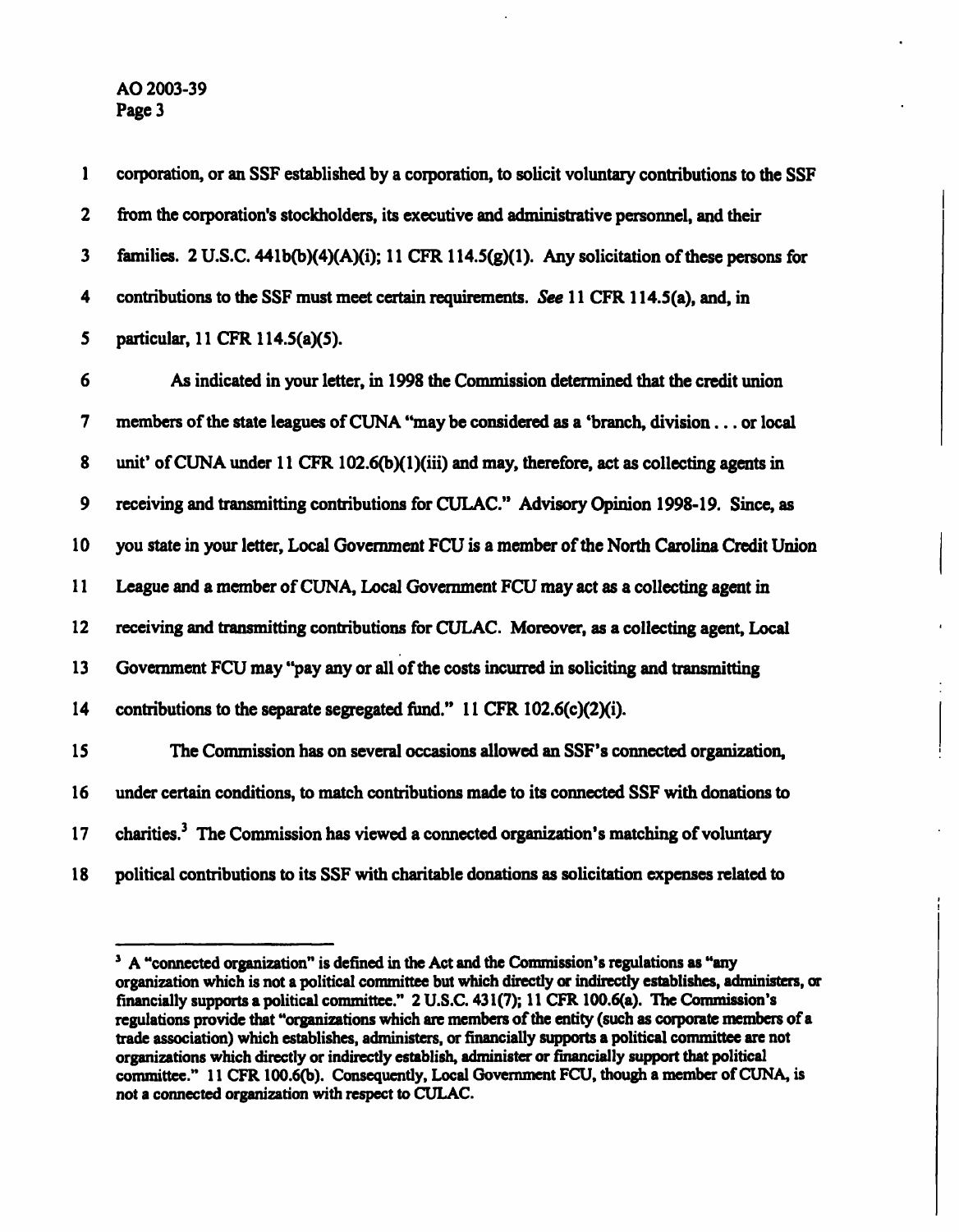AO 2003-39 Page 4

1 fundraising for its SSF under 2 U.S.C. 441b(b)(2)(C) and 11 CFR 114.5(b).<sup>4</sup> See Advisory 2 Opinions 2003-4, 1990-6, 1989-9, 1989-7, 1988-48, 1987-18, and 1986-44.<sup>5</sup> Thus, although the 3 Commission has determined that charitable matching payments, when made by the SSF's 4 connected organization, constitute solicitation expenses under 2 U.S.C. 441b(bX2)(C) and 5 11 CFR 114.5(b), the Commission has not addressed the precise issue presented by your request: 6 whether such charitable matching payments, when made by a collecting agent rather than the 7 connected organization, constitute "costs incurred in soliciting and transmitting contributions to 8 the separate segregated fund" under 11 CFR 102.6(c)(2)(i). 9 As stated above, the Commission has considered charitable matching payments, when 10 paid by the SSF's connected organization, to be solicitation costs. The Commission sees no 11 reason to treat these payments differently when they are paid by a collecting agent rather than by 12 the SSF's connected organization. The Commission specifically notes the similarity between the 13 language in 11 CFR 114.5(b), which permits a connected organization to use its general treasury 14 funds to pay "for the establishment, administration, and solicitation of contributions" to its SSF, 15 and the language of 11 CFR 102.6(c)(2)(i), which allows collecting agents to pay for "costs 16 incurred in soliciting and transmitting contributions" to the SSF. Consequently, the Commission 17 believes that charitable matching donations, when made by a collecting agent, constitute "costs

ŧ

<sup>4</sup> The Commission's conclusion regarding matching charitable contributions by separate segregated funds is consistent with the Internal Revenue Code's treatment of the tax consequences of such programs. The Internal Revenue Service has concluded that a matching charitable contribution plan grant to a section 501(c)(3) organization should not be recharacterized as payment of compensation to the employee and a subsequent payment by the employee to the section 501(c)(3) organization. G.C.M. 39,877 (August 27, 1992); Rev. Rul. 67-137,1967-1 C.B. 63. The Internal Revenue Service has also concluded that the corporation may not receive a tax deduction for matching charitable donations it makes. G.C.M. 39,877.

<sup>&</sup>lt;sup>5</sup> See also Advisory Opinions 1994-7, 1994-6 and 1994-3, where the Commission considered and approved the use of matching charitable contribution plans for employees who are only solicitable under the twice yearly procedures, provided that all other Commission regulations applicable to the solicitation of these personnel are followed (that is, employees outside the restricted class).